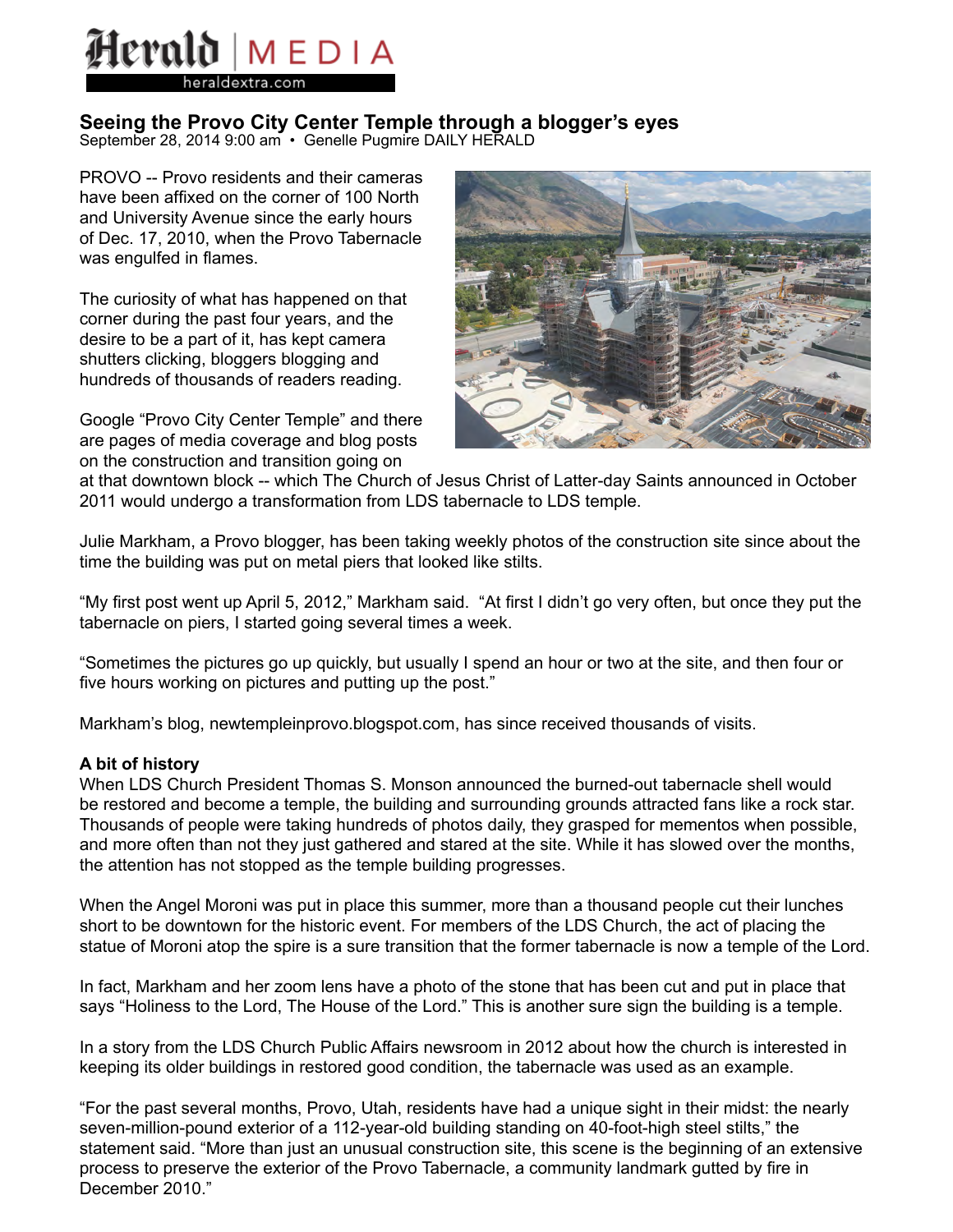# lerald MFDIA eraldextra.com

### **Recording history**

While local residents have been curious about the stilts, Moroni and just about everything else, the curiosity is not confined to Provo.

Rick Satterfield, a seasoned temple blogger from Pocatello, Idaho, has been blogging about LDS temples since 1997. His blog LDSchurchtemples.com has picked up a lot of Markham's photos, but also offers a time lapse of the construction from a work-zone cam.

While Satterfield prefers to blog quietly, and without comment, he recognizes his site has been visited by hundreds of thousands of curious Saints over the years. His coverage of church temples is extensive.

Markham said it's thanks to her husband Ben Markham, who found a Canon SX50 on Amazon.com and bought it for her, that she has such great photos to share with the world.

"It's basically a point-and-shoot with a 50x optical zoom lens," she said. "It makes all the difference with this blog.

"I have actually been accused by the construction company of climbing the fence to take pictures. That has happened often enough that now, when I know a picture looks like I've been on the site, I mention that I wasn't."

What Markham has been able to do is not only get up close and personal with her lens, she has made friends with construction crew members as well. She has also been able to show how detailed these workers are and how much they want to get it right.

"I'm impressed at the skill of the workmen," Markham said. "They often have no idea that I'm there watching through my zoom lens. These are careful, diligent craftsmen, plugging away in all kinds of weather and temperatures. Seeing the tabernacle on piers was pretty amazing. Watching the brick repair has been a beautiful sight. My perception from walking around the site is that these men are very proud of what they are doing.

"Some of them recognize me and will come to the fence and chat. They ask if I'm 'the blog lady,' and I quickly realized it was a term of endearment. One man said, gently, that I miss a lot. He said (in jest) that they had discussed putting up big arrows so I'd know where to look. The crane operator used to alert people via the radio that I was at the site, and as a result some would look for me to teach me what was happening."

In an LDS Church statement about building and chapel renovations, Andy Kirby, Provo City Center Temple project manager, shared his thoughts about the temple construction site.

"People are amazed when they see [the construction site]," Kirby said. "They haven't seen anything like it before. They just say it doesn't look real, and are just amazed that we can do that, that we can lift a building up with the piles like that.

"This unique tabernacle-to-temple conversion process involves engineers, architects, contractors, input from many professionals who have great skills and abilities in this area, and it's an honor to work with them."

#### **A unique perspective**

Markham has recorded some things others may not spend time recording. To her, not recording them would make the story incomplete. What it does do is make the construction of the temple that more fascinating.